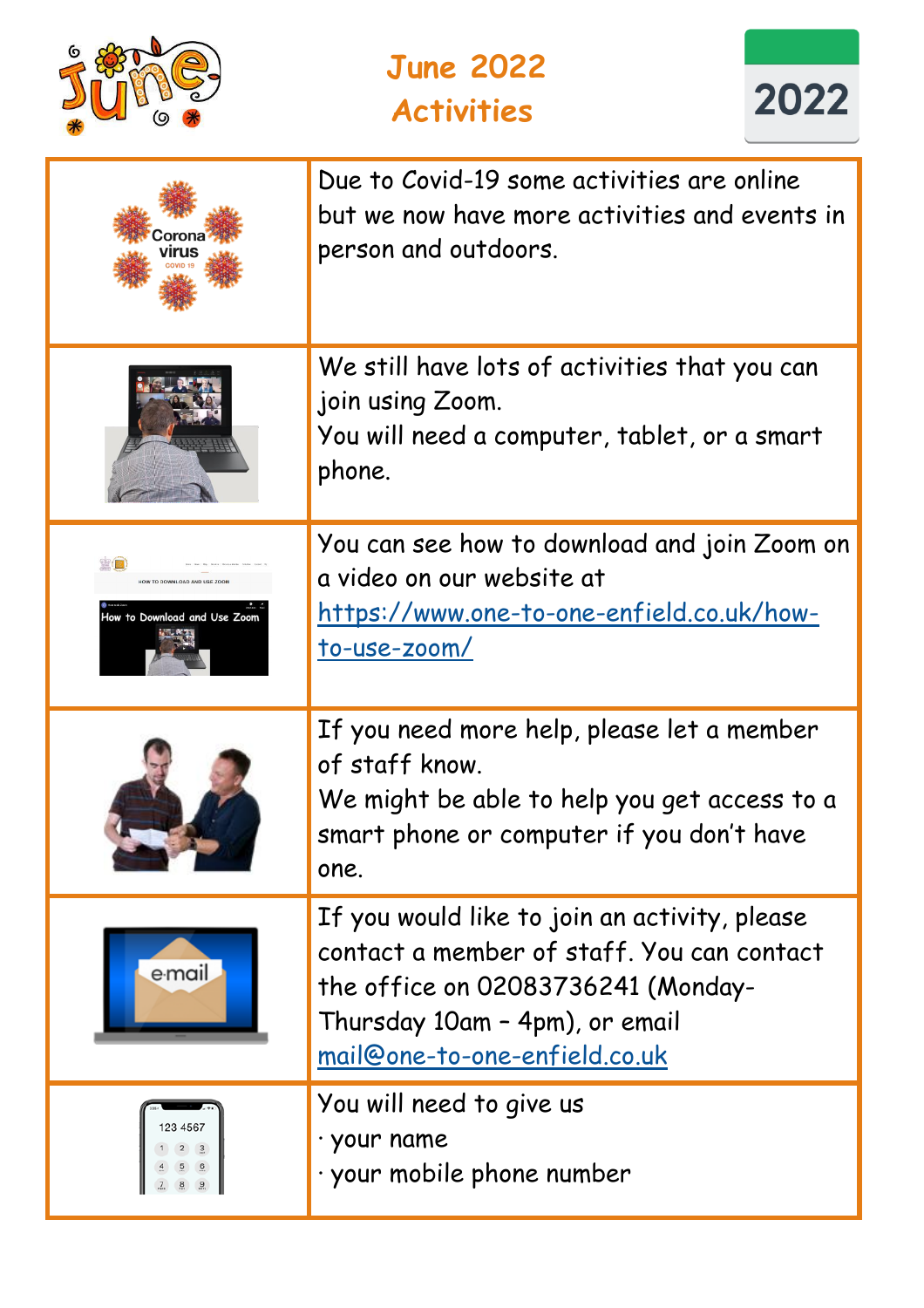| Wednesday<br><b>June</b>      |                | Chat & Relax<br>11am - 12pm on Zoom<br>Leader: Liz                                                                                                                                                    |
|-------------------------------|----------------|-------------------------------------------------------------------------------------------------------------------------------------------------------------------------------------------------------|
|                               |                | <b>Bowling at Rowans in</b><br><b>Finsbury Park</b><br>10.30am meet at Community<br>House. Travel by bus or train.<br>Lanes booked for 11.30am.<br>£6.50 for bowling. Bring your<br>own snacks/lunch. |
| Thursday<br><b>June</b>       |                | <b>Bank Holiday</b><br>Office closed                                                                                                                                                                  |
| We are closed at the weekends |                |                                                                                                                                                                                                       |
| Monday<br><b>June</b><br>6    | pling<br>choir | Let's Sing Out Choir<br>5 - 6.30pm at Enfield Baptist<br>Church<br>Leader: Usha                                                                                                                       |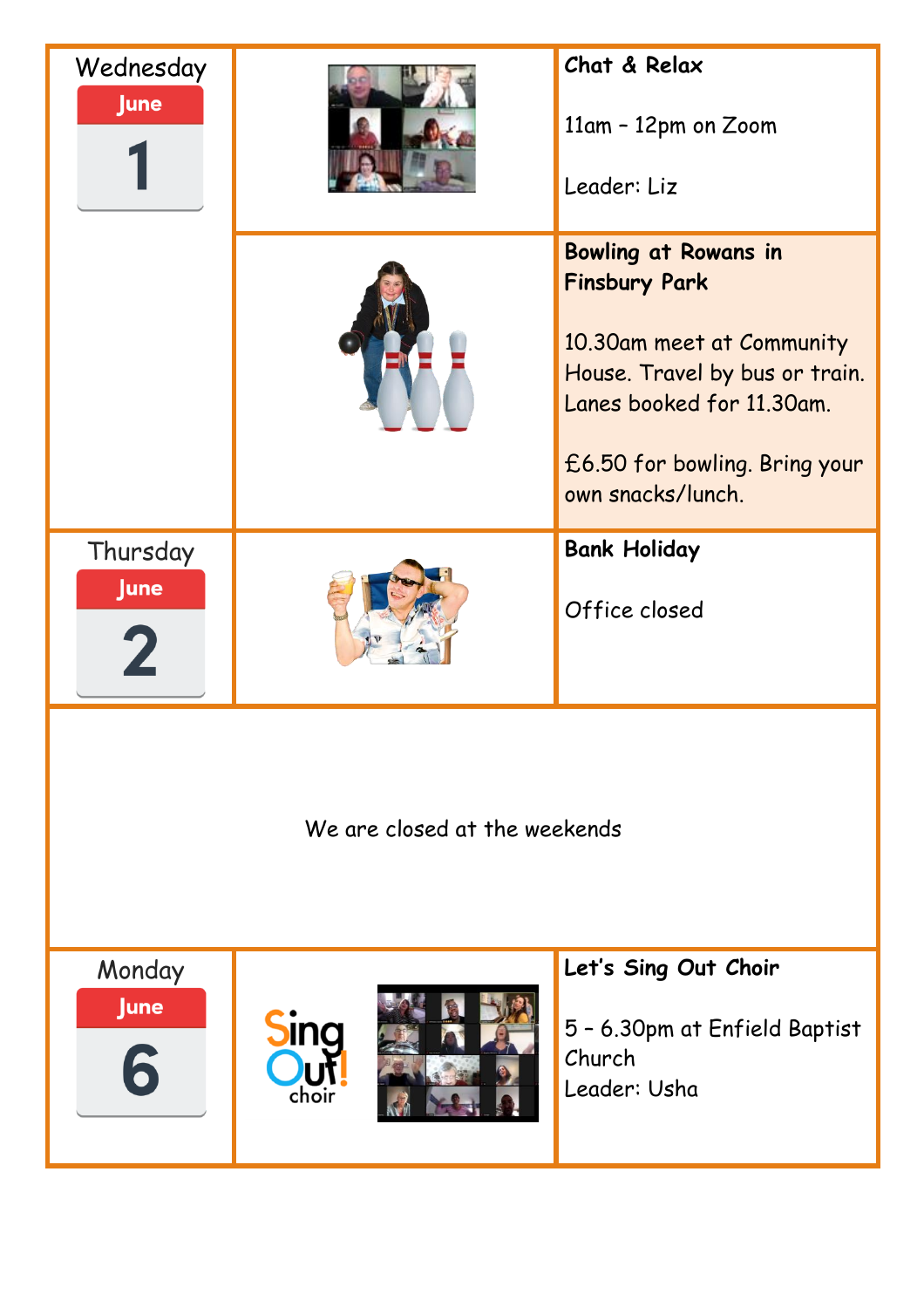| Tuesday<br><b>June</b>  | <b>DING</b> | <b>Retirement Picnic Party</b><br>$11am - 1pm$<br>Meet us next to Friends of<br>Bush Hill Park Hut,<br>Bush Hill Park, Lincoln Road,<br>Enfield, EN1 1PS<br>Lesley Walls, CEO of One-to-<br>One (Enfield) invites you to<br>her joint Retirement Party.<br>Brian, Naomi, Maz and Susila<br>are also celebrating their<br>retirements on this day. We<br>hope you can join us to give<br>them all a fond farewell.<br>Sing Out choir will sing a few<br>songs for us.<br>Please bring a picnic lunch or<br>refreshments with you. |
|-------------------------|-------------|----------------------------------------------------------------------------------------------------------------------------------------------------------------------------------------------------------------------------------------------------------------------------------------------------------------------------------------------------------------------------------------------------------------------------------------------------------------------------------------------------------------------------------|
| Wednesday<br>June       |             | Chat & Relax<br>11am - 12pm on Zoom<br>Leader: Liz                                                                                                                                                                                                                                                                                                                                                                                                                                                                               |
| Thursday<br><b>June</b> |             | Trip to Orbit in Stratford<br><b>Olympic Park</b><br>10am meet at Community<br>House.<br>10.15am leave Community<br>House. Travel by train.<br>Entry to Orbit £11.50<br>Slide ride (optional) £17.50<br>Bring a packed lunch, for a<br>picnic in the park.                                                                                                                                                                                                                                                                       |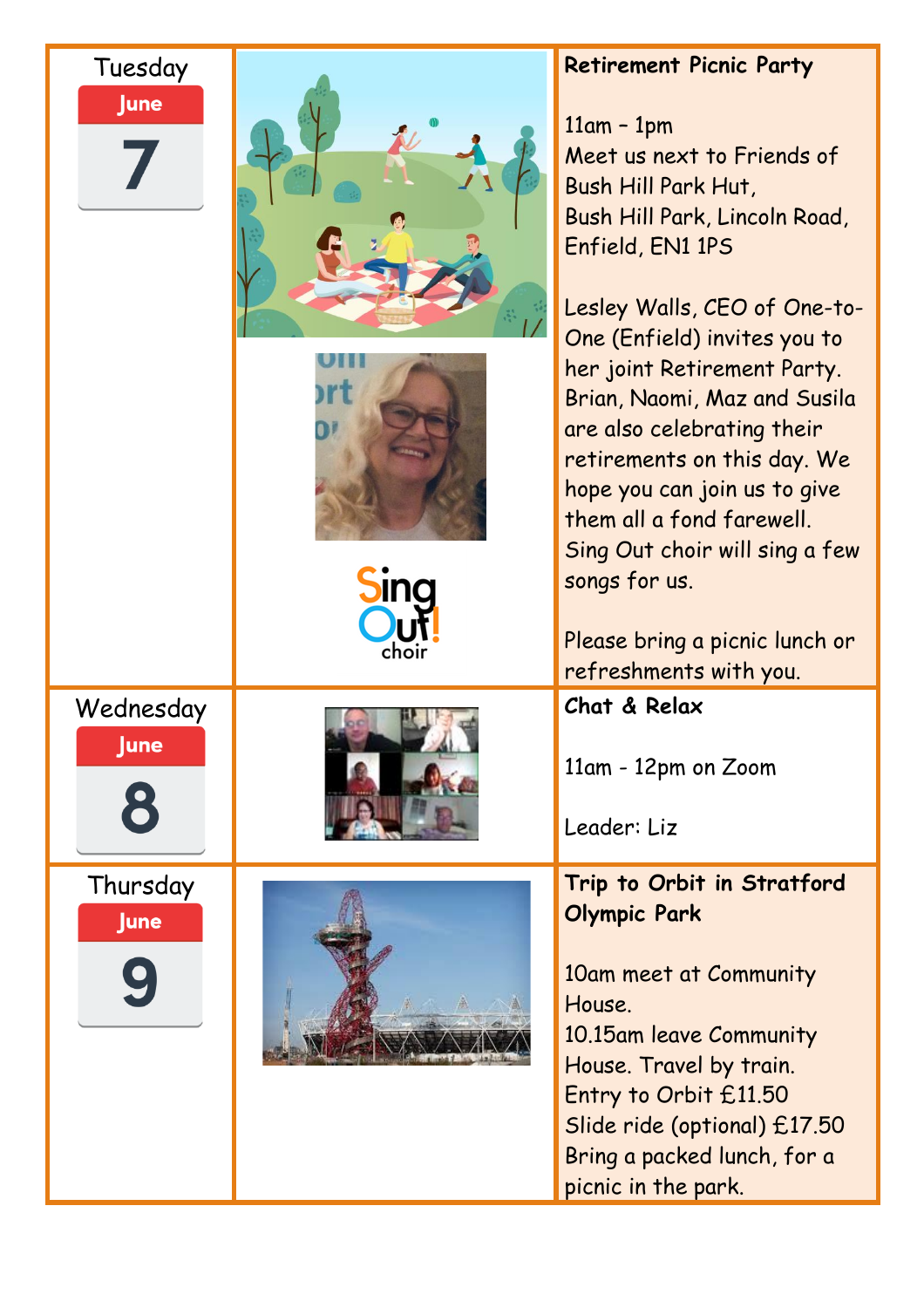

We are closed at the weekends

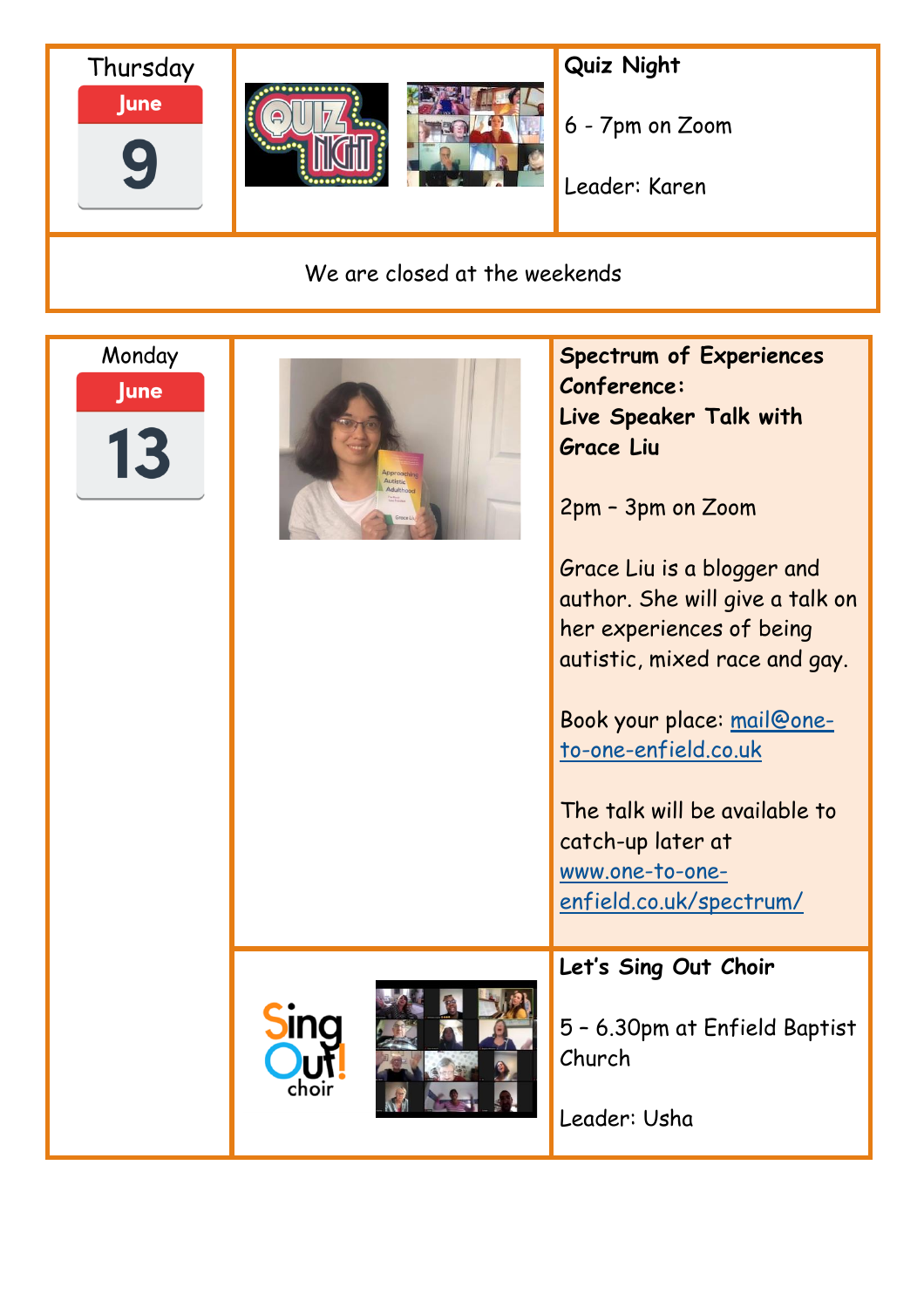| Tuesday<br><b>June</b>         |                                                               | <b>Gardening Group</b><br><b>Bush Hill Park</b><br>10am - 1pm Meet at Friends<br>of Bush Hill Park Hut.<br>Leader: Bob                 |
|--------------------------------|---------------------------------------------------------------|----------------------------------------------------------------------------------------------------------------------------------------|
|                                | <b>IUN</b><br><b>VOLUNTEERS' WEEK</b><br>A time to say thanks | <b>Volunteers Week</b><br><b>Celebration</b><br>11am - 12.30pm at Community<br>House                                                   |
|                                |                                                               | Refreshments provided<br>Please book your place in<br>advance nusrath@one-to-<br><u>one-enfield.co.uk</u> or by calling<br>02083736241 |
| Wednesday<br><b>June</b><br>15 |                                                               | Walking for Health & Fun<br><b>Enfield Town</b><br>10.30am meet outside Enfield<br>Town Library<br>Leader: Karen                       |
|                                |                                                               | Chat & Relax<br>11am - 12pm on Zoom<br>Leader: Liz                                                                                     |
|                                |                                                               | <b>Management Committee</b><br>2pm - 4pm at Community<br>House<br>Contact: Kanwal                                                      |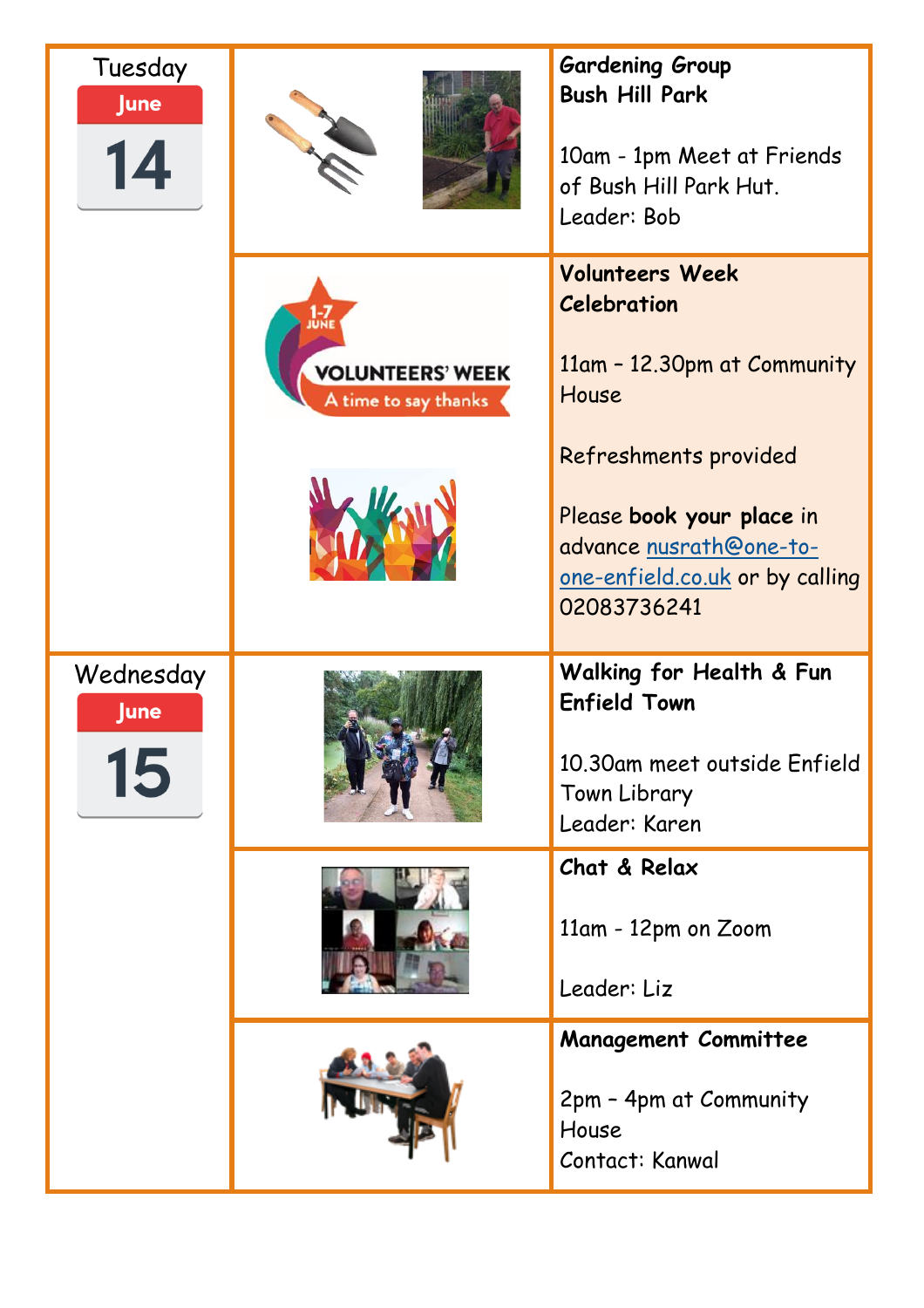| Thursday<br><b>June</b><br>16 |              |                                                                                                                        |
|-------------------------------|--------------|------------------------------------------------------------------------------------------------------------------------|
| We are closed at the weekends |              |                                                                                                                        |
| Monday<br><b>June</b><br>20   | pui<br>choir | Let's Sing Out Choir<br>5 - 6.30pm at Enfield Baptist<br>Church<br>Leader: Usha                                        |
| Tuesday<br><b>June</b><br>21  | <b>SALL</b>  | <b>Gardening Group</b><br><b>Bush Hill Park</b><br>10am - 1pm Meet at Friends<br>of Bush Hill Park Hut.<br>Leader: Bob |
|                               |              | Zumba / Keep Fit to Music<br>1pm - 1.45pm at Community<br>House in Room 1 or 3<br>*note venue change*<br>Leader: Usha  |
|                               | Charity      | <b>Fundraising Committee</b><br>2pm - 4pm at Community<br>House<br>Leader: Nusrath                                     |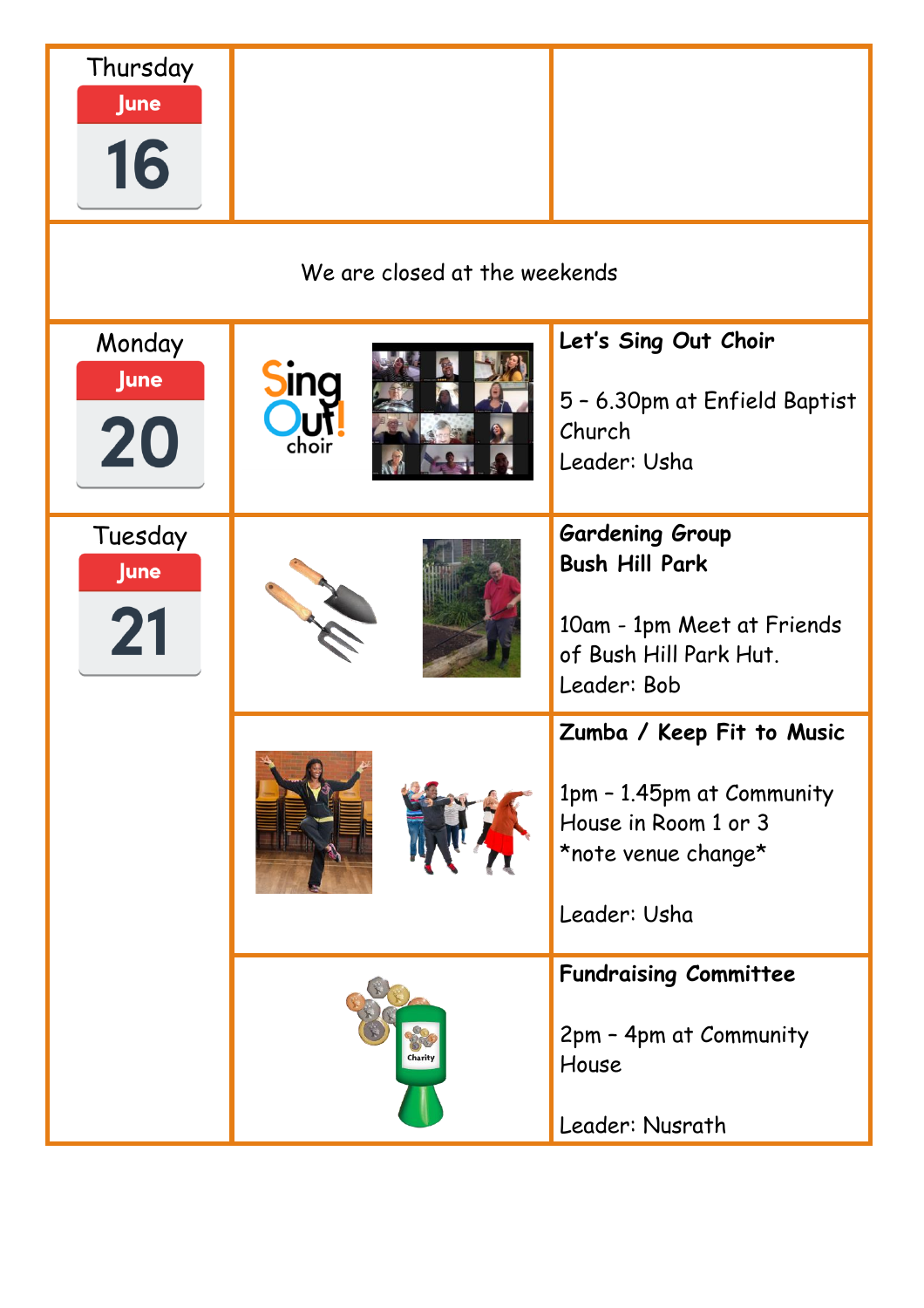| Wednesday<br><b>June</b><br>22 |                                                        | Chat & Relax<br>11am - 12pm on Zoom<br>Leader: Liz                                                                                                                                                                                                                                                                                                      |
|--------------------------------|--------------------------------------------------------|---------------------------------------------------------------------------------------------------------------------------------------------------------------------------------------------------------------------------------------------------------------------------------------------------------------------------------------------------------|
|                                |                                                        | Walking for Health & Fun<br><b>Pymmes Park</b><br>1.30pm Meet at Community<br>House<br>Leader: Karen                                                                                                                                                                                                                                                    |
|                                | Connec<br>Wellbeing                                    | Health & Wellbeing<br>2pm - 3.30pm on Zoom<br>Leaders: Nusrath and Brian                                                                                                                                                                                                                                                                                |
| Thursday<br><b>June</b>        | Katie Munday<br>Sarah-Jane<br>Critchley<br>Dean Beadle | <b>Spectrum of Experiences</b><br>Conference: Live Panel Q&A<br>1pm - 2pm on Zoom<br>With special guests:<br>Sarah-Jane Critchley, Katie<br>Munday and more TBC.<br>Hosted by our patron, Dean<br>Beadle.<br>Book your place and submit<br>questions in advance:<br>mail@one-to-one-<br>enfield.co.uk<br>Quiz Night<br>6 - 7pm on Zoom<br>Leader: Karen |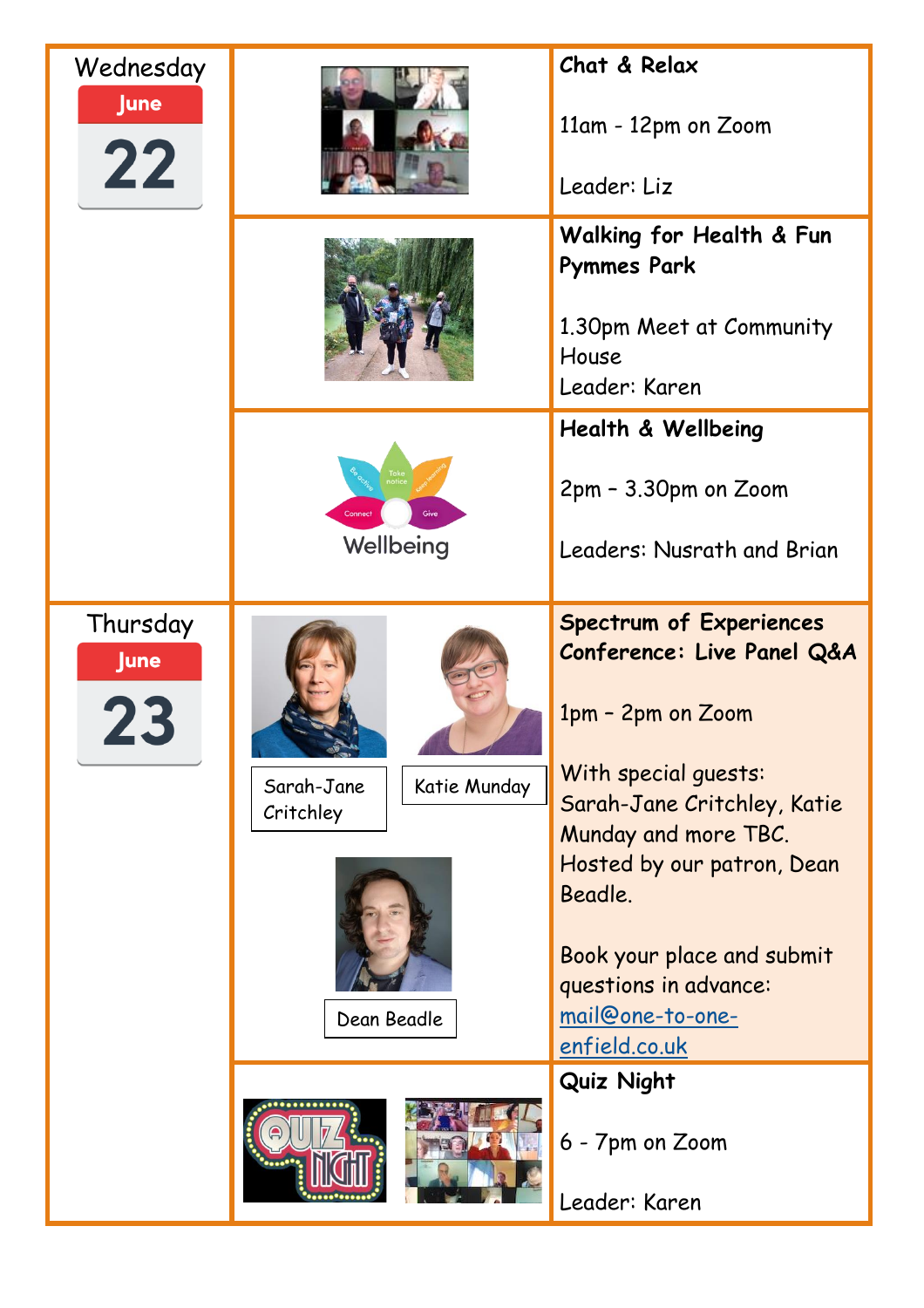| We are closed at the weekends |                      |                                                                                                                                                                                                                                                                          |
|-------------------------------|----------------------|--------------------------------------------------------------------------------------------------------------------------------------------------------------------------------------------------------------------------------------------------------------------------|
| Monday<br>June<br>27          |                      | <b>Craft &amp; Paint Afternoon</b><br>11am - 12.30pm at Community<br>House<br><b>MHA Communities North</b><br>London are creating<br>community artworks which<br>will be on display as part of a<br>history walking tour in<br><b>Enfield Town in September</b><br>2022. |
|                               | <b>SING</b><br>choir | Let's Sing Out Choir<br>5 - 6.30pm at Enfield Baptist<br>Church<br>Leader: Usha                                                                                                                                                                                          |
| Tuesday<br><b>June</b><br>28  |                      | <b>Gardening Group</b><br><b>Bush Hill Park</b><br>10am - 1pm Meet at Friends<br>of Bush Hill Park Hut.<br>Leader: Bob                                                                                                                                                   |
|                               |                      | <b>Money Managing Group</b><br>1pm - 3pm at Community<br>House<br>Leader: Nusrath                                                                                                                                                                                        |